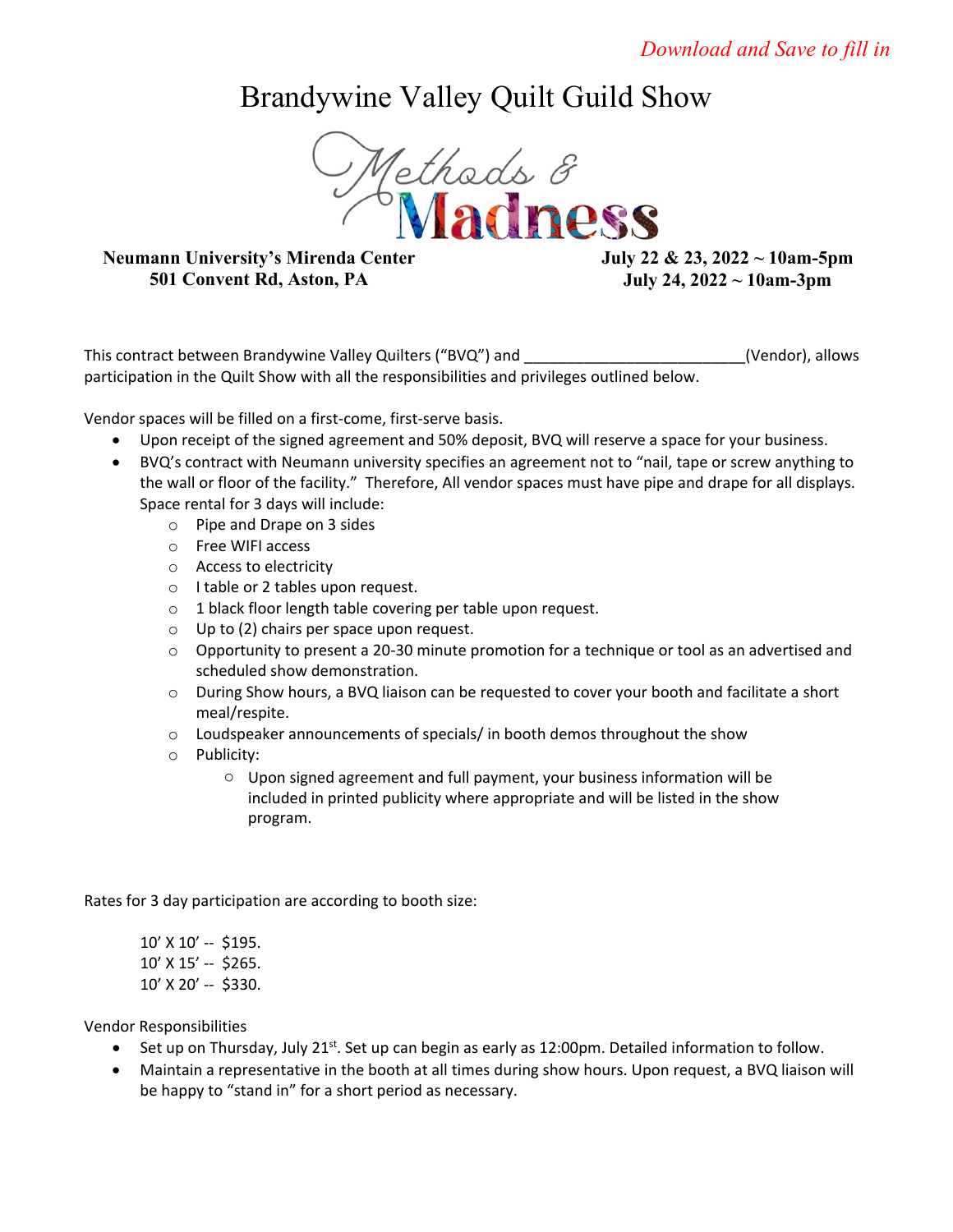## **BRANDYWINE VALLEY QUILTERS EXHIBITOR AGREEMENT**

\_\_\_\_\_\_\_\_\_\_\_\_\_\_\_\_\_\_\_\_\_\_\_\_\_\_\_\_\_\_\_\_\_\_\_\_\_\_\_\_\_\_\_\_\_\_

| <b>Contact Name:</b> |                                                                    |
|----------------------|--------------------------------------------------------------------|
| <b>Company Name:</b> |                                                                    |
| Address:             |                                                                    |
|                      |                                                                    |
| City, State, Zip     |                                                                    |
| Email                |                                                                    |
| <b>Contact Phone</b> |                                                                    |
| Website              |                                                                    |
|                      | Business name as it is to appear in print work and on our website? |

**Space required** (check one) Includes pipe and drape

- 10'x10' space for 3 days, **\$195.**
- 10'x15' space for 3 days, **\$265.**
- 10'x20' space for 3 days, **\$330.**

Please indicate the **number** of tables needed ( black table drapes included)

- $\bigcirc$  10'X10' -- 1 or 2 tables, 2 chairs
- $\bigcirc$  10'X15' -- 1 or 2 tables, 2 chairs
- 10'X20' -- 1 or 2 tables, 2 chairs
- No tables needed (Vendor will provide all equipment required)

## **Please provide a brief description of the items you are vending:**